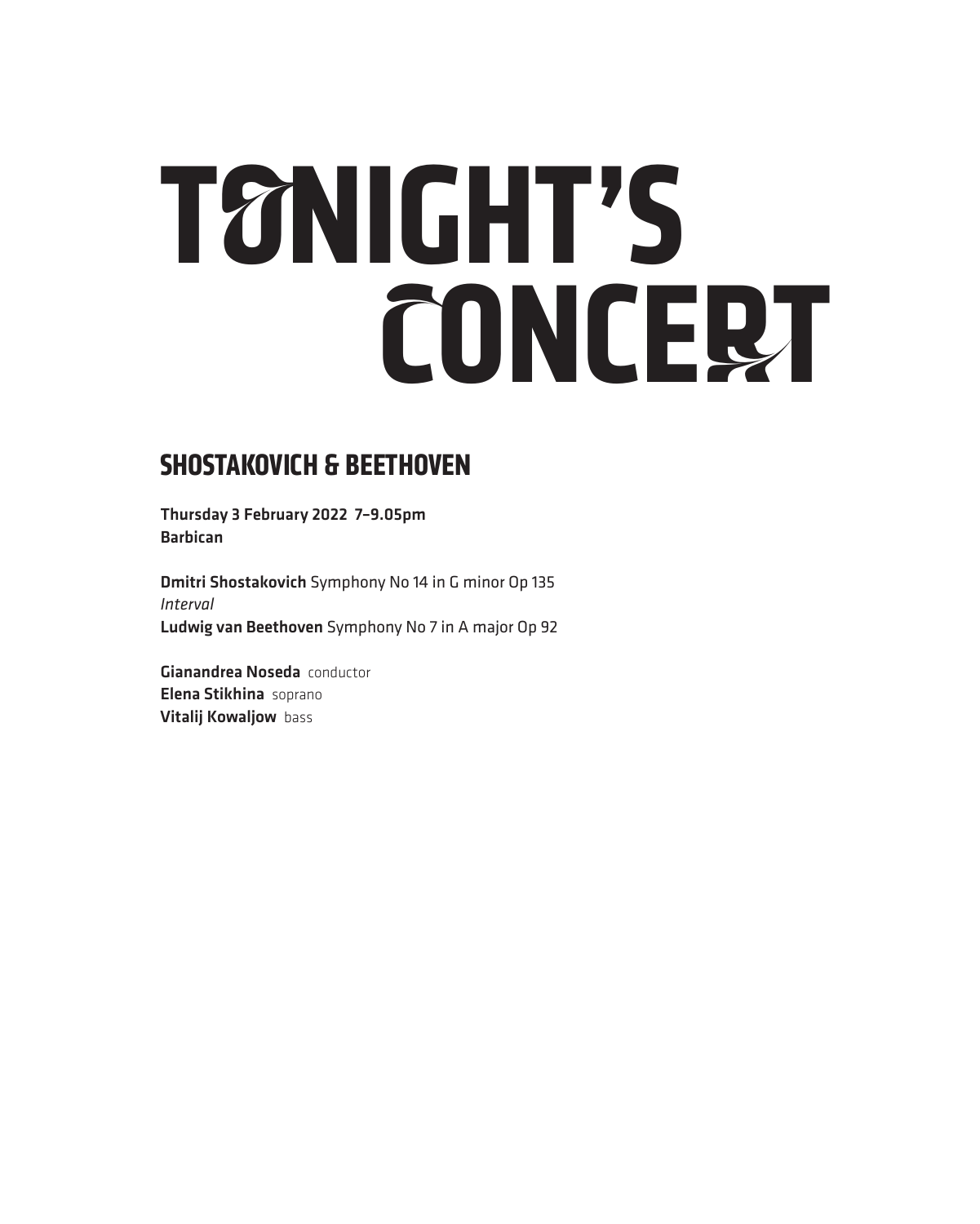## Welcome



Kathryn McDowell CBE DL LSO Managing Director

# Coming Up

e always want to make sure u have a great experience, d appreciate your feedback Visit lso.co.uk/survey or scan the QR code to fill out a short survey about the concert.

# **Contents**

### **ABOUT THE MUSIC AND COMPOSERS**

Symphony No 14 in G minor Op 135 6 Dmitri Shostakovich 7 Texts & Translation Symphony No 7 in A major Op 92 Ludwig van Beethoven

### **ABOUT THE ARTISTS**

Gianandrea Noseda Elena Stikhina Vitalij Kowaljow The Orchestra

*Please switch off all phones. Photography and audio/ video recording are not permitted during the performance.*

itorial Photography Ranald Mackechnie, fano Pasqualetti, Ksenia Paris int John Good 024 7692 0059 vertising Cabbells Ltd 020 3603 7937

tails in this publication were correct at time of going to press.

### **TELL US WHAT YOU THINK**



Contents / 3

Warm welcome to this evening's<br>
concert conducted by Gianandrea<br>
Shosta Principal Guest Conductor<br>
Shosta Principal Guest Conductor concert conducted by Gianandrea Noseda Principal Guest Conductor, continuing his Shostakovich symphony cycle, recorded for LSO Live, the Orchestra's recording label. We are joined tonight by soprano Elena Stikhina and bass Vitalij Kowaljow, both giving their debut performances with the LSO at the Barbican.

| <b>Barbican</b>                                                                                                                                                                                                                    |
|------------------------------------------------------------------------------------------------------------------------------------------------------------------------------------------------------------------------------------|
| <b>BEETHOVEN 'EMPEROR' &amp; SHOSTAKOVICH</b>                                                                                                                                                                                      |
| Beethoven's last piano concerto meets Shostakovich's final<br>symphony, and in the hands of Gianandrea Noseda and<br>Beatrice Rana, they both have something remarkable to say.                                                    |
| Friday 11 February 1pm & 6pm<br>LSO St Luke's                                                                                                                                                                                      |
| <b>BBC RADIO 3 CONCERTS</b><br><b>RACHMANINOFF &amp; FRIENDS</b>                                                                                                                                                                   |
| Our regular chamber music series from LSO St Luke's, with<br>BBC Radio 3. Olena Toka and Igor Gryshyn explore a selection<br>of songs at 1pm, and pianist Boris Giltburg performs sonatas<br>by Rachmaninoff and Prokofiev at 6pm. |
| Iso.co.uk/bbcradio3                                                                                                                                                                                                                |
| Thursday 17 February 7pm<br><b>Barbican</b>                                                                                                                                                                                        |
| <b>COPLAND, OFFENBACH &amp; WEILL</b>                                                                                                                                                                                              |
| New York - Paris - London: Barbara Hannigan can-cans<br>through the Jazz Age in this transatlantic celebration of<br>melody, colour and seriously classy fun.                                                                      |
| Wednesday 23 February 6.30pm<br><b>Barbican</b>                                                                                                                                                                                    |
| <b>HALF SIX FIX: LA VOIX HUMAINE</b>                                                                                                                                                                                               |
| Barbara Hannigan conducts, presents and sings Poulenc's<br>opera La voix humaine: a heart, a soul and a whole human<br>life, in one devastating telephone call.                                                                    |
| Iso.co.uk/whats-on                                                                                                                                                                                                                 |

The programme opens with Shostakovich's Symphony No 14, an intensely personal and beautiful meditation comprising eleven poems, set in Russian, addressing the theme of untimely death. This is contrasted in the second half with a performance of Beethoven's joyous Seventh Symphony, lifting the spirit with its energy and optimism.

I hope you enjoy the concert, and that you will be able to join us again soon. This Sunday and next, Gianandrea Noseda continues his Shostakovich cycle with the composer's final symphony, No 15, and we look forward to pianist Beatrice Rana joining us for Beethoven's Piano Concerto No 5.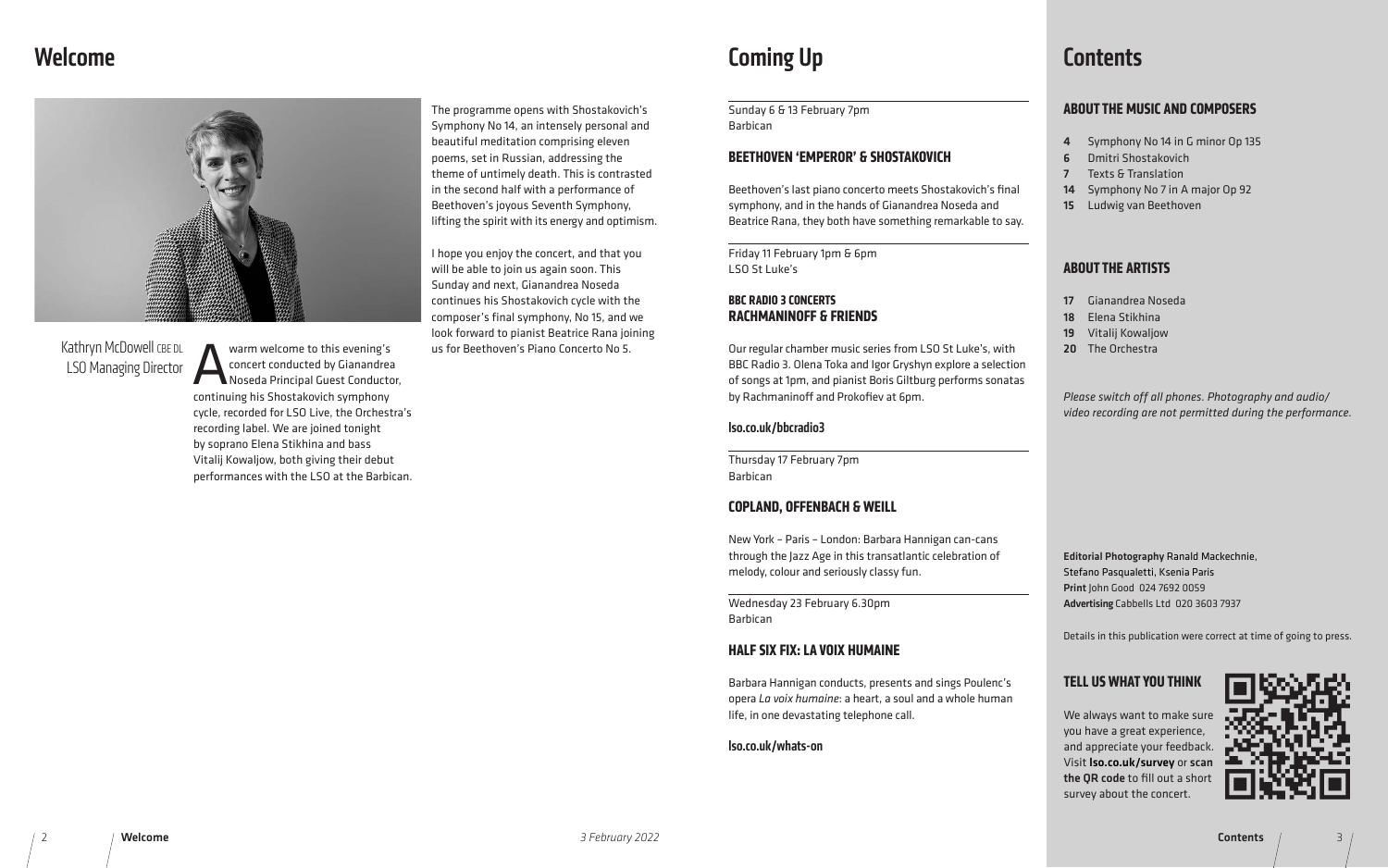### **INTERVAL** 20 minutes

Enjoying the concert? Let us know.

@londonsymphony

In failing health from his mid-fifties, Dn<br>Shostakovich was admitted to hospital<br>in January 1969 and came out a month<br>later with a whole bunch of songs on the n failing health from his mid-fifties, Dmitri Shostakovich was admitted to hospital in January 1969 and came out a month theme of death. It was a project he had been considering for some while – at least since 1962, when he had orchestrated Modest Mussorgsky's *Songs and Dances of Death*. The hospital stay upped the urgency, and within a fortnight of leaving he had scored his death songs for an orchestra of strings and percussion, intending the work for the Moscow Chamber Orchestra and its founderconductor Rudolf Barshai. Formerly viola player of the Borodin Quartet, which had a close relationship with Shostakovich for a quarter-century, Barshai duly conducted the opening performances in Moscow and Leningrad in September 1969. The following year, the symphony was introduced to UK audiences at the Aldeburgh Festival, conducted by Benjamin Britten, who was the colleague Shostakovich most admired, and to whom he dedicated this work.

Shostakovich apparently hesitated over the title, but had good reasons to name the work a symphony, his fourteenth. Symphonies with songs – even symphonies of songs – were not too unusual since the examples set by composer Gustav Mahler in the early-20th century. There was also an example by Britten (his Spring Symphony) to back up the dedication, albeit on a very different subject. Nearer to home, there were examples among Shostakovich's own symphonies, including

Further endorsing the work's symphonic character, the songs form themselves, according to whether or not they are run together, into five movements: 1; 2–3–4; 5–6–7; 8–9 and 10–11. The integrity of these movements is further strengthened by motivic connections within them, and the integrity of the work as a whole by the full reprise the tenth song makes. Each movement, until the last, ends with an adagio (slow) section.

This is also how the symphony begins. High violins enter with an unaccompanied line that starts out from a motif that will prove central. Slowly the line descends, and violas come in to receive it. Only then, a full minute into the piece, does the bass singer intervene, but almost in monotone and as if to prompt the violins to sing their plaintive song again. Much of the movement is for violins and double basses only, with an enormous cavity between them. Death is there: in the vacancy, the slow tempo, the minor mode, the semitone falls. The singer is the observer.

his most recent, 'Babi Yar' (Symphony No 13). a dance that here is both Spanish and bone-This is also the source of the next poem, 'Malagueña' (song 2), its title referring at once to the city of Malaga and to a dance – rattling, qualities confirmed at the close. Taken together, these first two settings form a pair: a song and a dance of death. The music, however, sweeps right on into another fast number, this time setting a poem by Guillaume Apollinaire, from a book that,

His words are from Federico García Lorca, one of three major Western European poets of the early-20th century whose work Shostakovich set in Russian translation. Lorca included this poem 'De profundis' (song 1) in his *Poema del cante jondo*, most of which dates from 1921, when he was discovering immediacy and resonance through the lyrics of the *cante jondo* (deep song) traditional to Andalusia.

### Elena Stikhina soprano Vitalij Kowaljow bass

- 1 Adagio: 'De profundis' (Lorca)
- 2 Allegretto: 'Malagueña' (Lorca)
- 3 Allegro molto: 'Loreley' (Apollinaire)
- 4 Adagio: 'Le suicidé' (Apollinaire)
- 5 Allegretto: 'Les attentives I' (Apollinaire)
- 6 Adagio: 'Les attentives II' (Apollinaire)
- 7 Adagio: 'À la Santé' (Apollinaire)
- 8 Allegro: 'Réponse des Cosaques Zaporogues au Sultan de Constantinople' (Apollinaire)
- 9 Andante: 'O, Delvig, Delvig!' (Küchelbecker)
- 10 Largo: 'Der Tod des Dichters' (Rilke)
- 11 Moderato: 'Schlußstück' (Rilke)

 $\mathscr{D}_{\scriptscriptstyle{1969}}$ 

50 minutes

Programme note by Paul Griffiths

# Dmitri Shostakovich Symphony No 14 in G minor Op 135

published in 1967, had brought the French poet's words into Russian for the first time. Perhaps the appearance of this volume was a spur to the whole symphony, for the next six poems are all his.

'Loreley' (song 3) is a compact version of a ballad by Clemens Brentano on the myth of the bewitching woman who stations herself looking down on the Rhine. The two singers assume the roles of seductress and bishop/ knight, and this time the main musical figures come from their voice parts, to be taken up by the whirring, whirling orchestra. Brusqueness then turns to gold.

Just as two cracks of the whip ended 'Malagueña' and simultaneously started 'Loreley', so a solo cello leads from the latter into 'Le suicidé' (song 4), which is largely, though certainly not entirely, a duet for soprano and cello.

The next two songs (5 and 6) are to poems from Apollinaire's sequence *Les attentives*, written in 1915 from the trenches. These two sharp numbers, responding to the military machine with black humour, are followed by a long adagio in which the bass sings Apollinaire's prison poem, 'À la Santé' (song 7), thus repeating the quick-quick-slow pattern of the preceding movement.

Last of the Apollinaire poems is his adaptation of an irreverent letter allegedly sent to the Ottoman Sultan by the Zaporozhian Cossacks, 'Réponse des Cosaques Zaporogues au Sultan de Constantinople' (song 8). Shostakovich switches in an instant from bumptiousness to melancholy for words addressed by Wilhelm Küchelbecker, a Russian-German poet born in 1797, to another contemporary,

Anton Delvig (song 9). The political woes of the 1820s had, of course, their echoes in the era through which Shostakovich had lived.

After this single excursion into original Russian poetry, Shostakovich turns to another Western poet who had recently, in 1965, been published for the first time in Russian translation: Rainer Maria Rilke. After three songs entrusted to the bass, and with the orchestra having returned to the music from the opening to the whole piece, now an octave up, the soprano takes over (for song 10). Shostakovich inserted at the start of this setting the word 'poet', present neither in the original poem by Rilke nor in the translation as published by Tamara Silman. Rilke was apparently meditating on the death mask of the Ukrainian poet; Shostakovich could have been thinking of Osip Mandelstam, or the many others who were executed or imprisoned under Stalin.

Then everything shrinks into a nutshell: a setting (song 11) of the epilogue Rilke wrote for his *Buch der Bilder*. Death, after all, is not just for poets.

*A symphony is a largescale composition for full orchestra. Symphonies traditionally have four movements, but can have more (as with Shostakovich's Symphony No 14) or less (Sibelius' Symphony No 7 is in one movement).* 

### *Guillaume Apollinaire,*

*whose poems are used for songs 5 to 8, was held briefly in La Santé prison, Paris, on suspicion of complicity in the theft of the Mona Lisa.*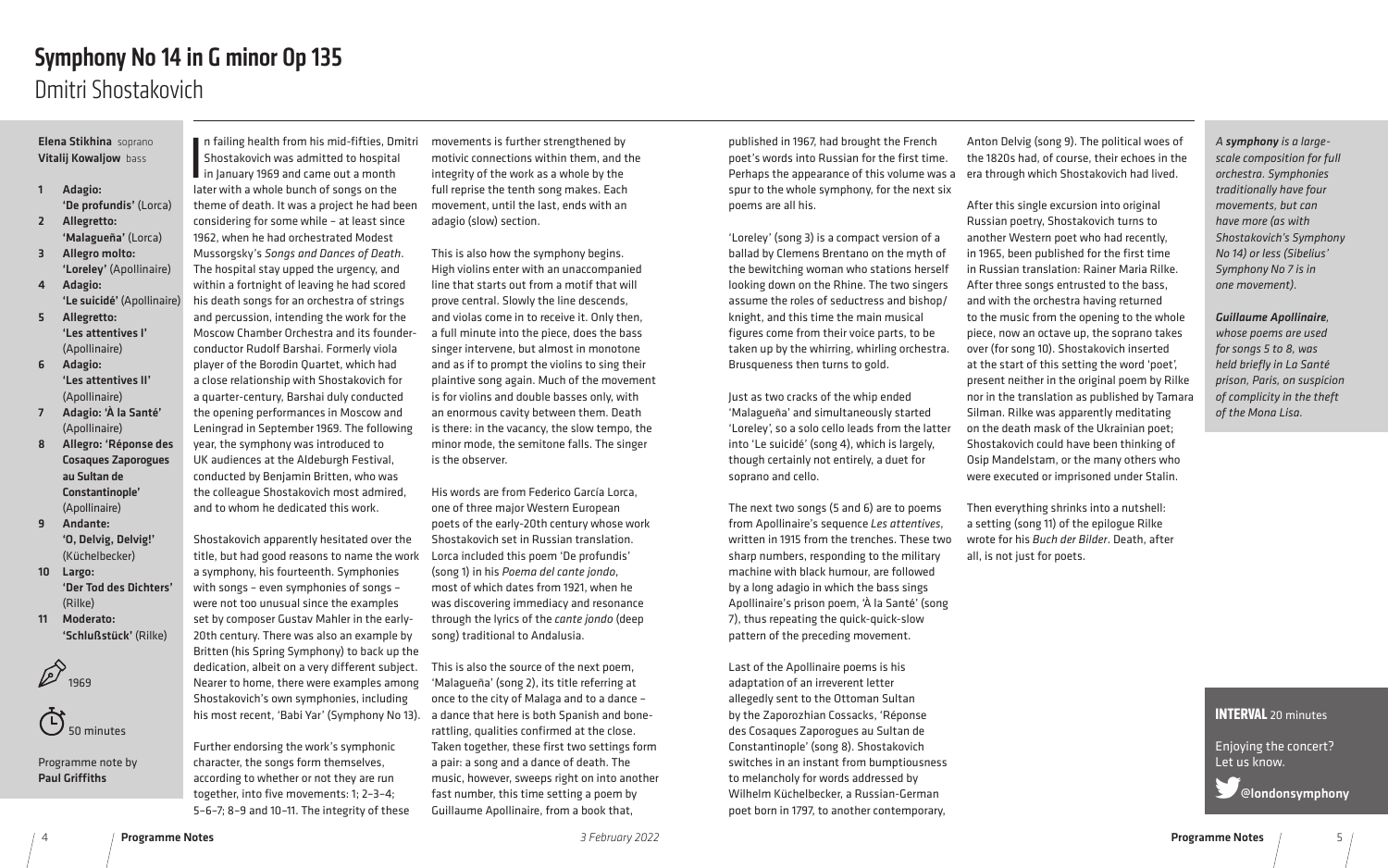# Dmitri Shostakovich In Profile 1906 to 1975 (Russia)



**Alter early piano lessons with his<br>
Alternative model in 1919 His early compositional success**<br>
in 1919 His early compositional success mother, Dmitri Shostakovich enrolled at the Petrograd Conservatoire in 1919. His early compositional successes included the First Symphony (1924–25).

Shostakovich announced his Fifth Symphony of 1937 as 'a Soviet artist's practical creative reply to just criticism'. A year before its premiere he had drawn a stinging attack from the official Soviet mouthpiece *Pravda*, in which Shostakovich's initially successful opera *Lady Macbeth of the Mtsensk District*  was condemned for its 'leftist bedlam' and extreme modernism. With the Fifth Symphony came acclaim not only from Russian audiences, but also internationally.

In July 1941, during the Siege of Leningrad, Shostakovich began work on the first three movements of his Seventh Symphony, completing the defiant finale after his evacuation in October and dedicating the score to the city. In 1943 Shostakovich completed his emotionally shattering Eighth Symphony. In 1948 he and other

leading composers, Sergei Prokofiev among them, were forced by the Soviet Cultural Commissar, Andrey Zhdanov, to concede that their work represented 'most strikingly the formalistic perversions and anti-democratic tendencies in music', a crippling blow to Shostakovich's artistic freedom that was healed only after the death of Stalin in 1953.

During the late 1950s and the 1960s Shostakovich produced some of his greatest works, including the Second Piano Concerto, the First Cello Concerto, the Eighth String Quartet, and the Thirteenth and Fourteenth Symphonies, both of which feature prominent roles for singers. He continued to compose until weeks before his death in August 1975.

### **1 DE PROFUNDIS**  (Federico García Lorca, Russian text by Iurii Tynianov)

# *Sto goriacho vliublennykh Snom vekovym usnuli*

*Gluboko pod sukhoi zemleiu. Krasnym peskom pokryty Dorogi Andalusii. Vetvi oliv zelenykh Kordovu zaslonili. Zdes' im kresty postaviat, Chtob ikh ne zabyli liudi. Sto goriacho vliublennykh Snom vekovym usnuli.*

### **2 MALAGUEÑA**  (Federico García Lorca, Russian text by Anatoli Geleskul)

*Smert' voshla i ushla iz taverny. Smert' voshla i ushla iz taverny. Chernye koni i temnye dushi V ushchel'iakh gitary, brodyat. Zapakhli sol'iu i zharkoi krov'iu Sotsvet'ia zybi nervnoi A smert' vse vykhodit i vkhodit, Vse ukhodit i vkhodit. I vse ne uidet iz taverny.*

### **3 LORELEY**  (Guillaume Apollinaire, Russian text by Mikhail Kudinov)

| K belokuroi koldun'e iz Prireinskogo kraia            | To the fa |
|-------------------------------------------------------|-----------|
| shli muzhchiny tolpoi, ot liubvi umiraia.             | Madden    |
| I velel ee vyzvat' episkop na sud,                    | Tho' the  |
| Vse v dushe ei proshchaia za ee krasotu.              | He was r  |
| 'O, skazhi, Loreleia, chy glaza tak prekrasny,        | 'Tell me, |
| Kto tebia nauchil etim charam opasnym?'               | Led astr  |
| 'Zhizn' mne v tiagost', episkop, i prokliat moi vzor. | 'Let me   |
| Kto vzglianul na menia, svoi prochel prigovor.        | He who    |
| O, episkop, v glazakh moikh plamia pozhara,           | For thes  |

*Tak predaite ogniu eti strashnye chary!'*

### **1 DE PROFUNDIS**

- Here the hundred lovers lie in eternal slumber under the dry and dusty earth. Andalusia's highways are endless beneath their crimson dust. Córdoba, green olive branches
- shadow the hundred crosses,
- landmarks that they may not be forgotten.
- Here the hundred lovers
- lie in eternal slumber.

### **2 MALAGUEÑA**

### **3 LORELEI**

- There goes Death! In and out of the tavern.
- There goes Death! In and out of the tavern.
- Coal black the horses and dark-eyed the crowd,
- Roving through the guitars strumming, strumming.
- And heavy hangs the smell of salt and hot blood,
- From the fev'rish coast flowers rising.
- And Death still goes out and goes in,
- And goes in and goes out no more from the tavern.
	- air-hair'd Rhinemaid there came suitor on suitor, 'd almost to death by her enchanting beauty.
	- bishop might summon her, when she appear'd, mov'd to forgive her for her beauty so bright.
	- Lorelei, tell me, you whose eyes conquer all men, ay by what magic you go to your soul's damnation?'
	- die Lord Bishop my glance is accurst. once sets his eyes on my beauty is damn'd,
- e eyes Lord Bishop are terrible flames, Have me burnt at the stake with my terrible charms!'

# Texts & Translation Symphony No 14

### **IN BRIEF**

Born 1906, St Petersburg

Died 1975, Moscow

Musical training Petrograd Conservatoire

Musical acquaintances Benjamin Britten, Mieczysław Weinberg, Mstislav Rostropovich, Galina Vishnevskaya

### Best known for

Fifteen symphonies (the Fifth is the most famous), 15 string quartets, Cello Concerto No 1, Violin Concerto No 1, Piano Concerto No 2, the opera *Lady Macbeth of the Mtsensk District*

Composer profile by Andrew Stewart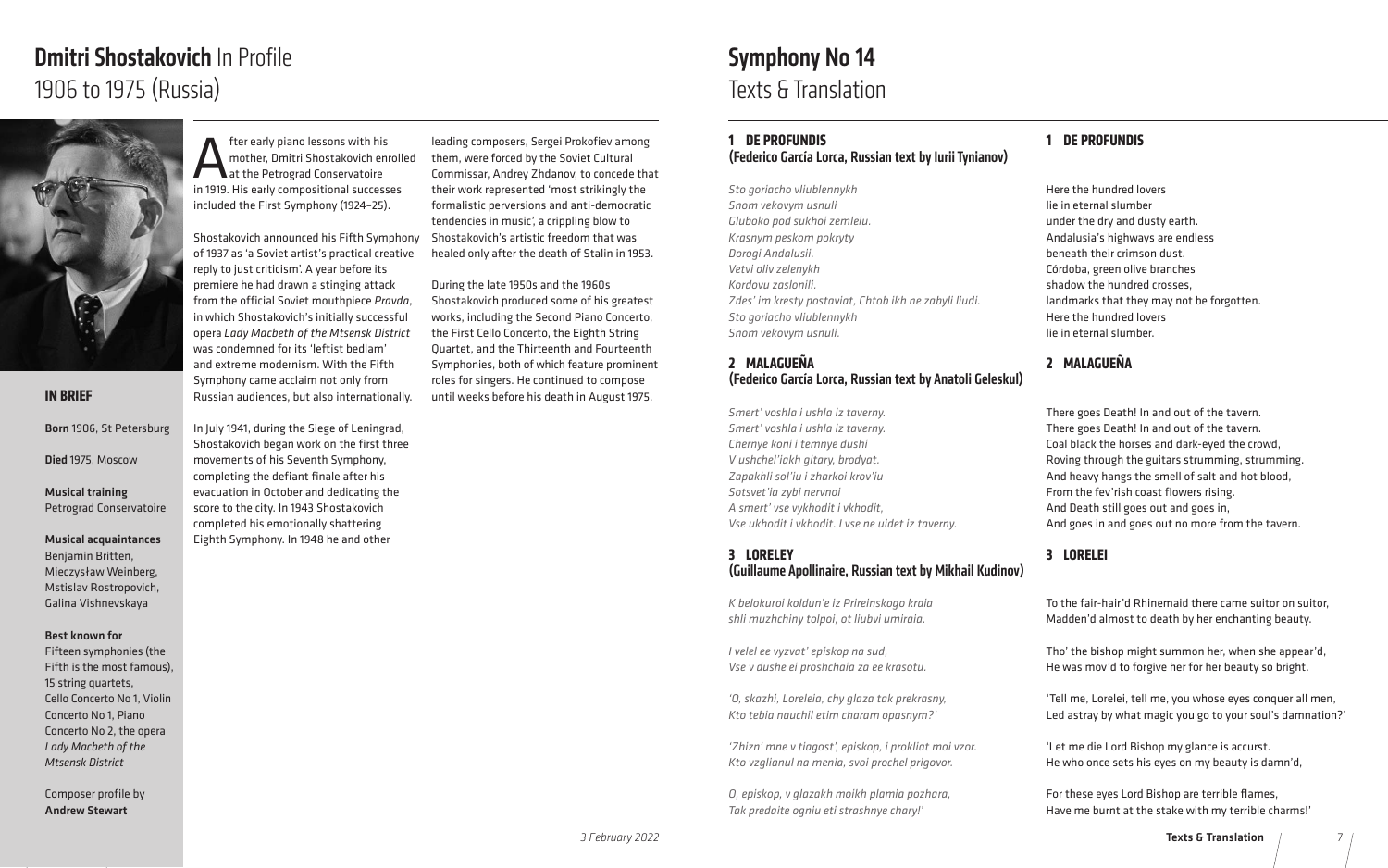8 Texts & Translation Texts & Translation 9

*'*Lorelei, how can I condemn you, when my own heart's on fire for your beauty? Only you can save me!'

'Oh say no more Lord Bishop, do not beg my caresses, For 'tis you that God has appointed to burn me.

My beloved is gone to a far country, And still onward he journeys to lands over the sea.

Since the day that he left me oh! My heart is a-weary! In the mirror my features speak only of dying.

My beloved is gone! Now my life is a dream. All the world has done dark, night is falling about me!'

Then the bishop he summons three knights 'Go quickly take this woman! The cloister shall teach her repentance.

Go magician, false Lorelei, go! In the cloister your beauty will fade and will die!'

Toiling see the three knights with the girl on the cliff path And she speaks to the men walking grimly beside her:

'On the cliff top I beg you let me stand one last time! Just to see in the distance the castle I love.

Let me bid one last mournful farewell to its gleaming reflection, And then take me and bury me deep in the cloisters.'

And the wind stirr'd her tresses, in her eyes a strange glint, And the knights cried in horror: 'Lorelei, stand back! Lorelei, stand back!'

'Far below on the Rhine a boat comes gliding swiftly. In it stands my beloved, and he calls to me beck'ning, beck'ning.

Oh! How light is my heart! Come, beloved, come!' Ever forward she leans and then plunges down headlong.

I saw her lying peaceful and still in the water, Saw her Rhine-coloured eyes and the gleam of her hair.

*'Loreleia, pozhar tvoi vsesilen: ved' ia sam toboi okoldovan i tebe ne sud'ia.'*

*'Zamolchite, episkop! Pomolites' i ver'te: Eto volia Gospodnia predat' menia smerti.*

*Moi liubimyi uekhal, on v dalekoi strane. Vse teper' mne ne milo, vse teper' ne po mne.*

*Serdtse tak isstradalos', chto dolzhna umeret' ia. Dazhe vid moi vnushaet mne mysli o smerti.*

*Moi liubimyi uekhal, i s etogo dnia Svet mne belyi ne mil, noch' v dushe u menia.'*

*I trekh rytsarei vyzval episkop: 'Skoree uvedite v glukhoi monastyr' Loreleiu.*

*Proch', bezumnaia Lor, volookaia Lor! Ty monakhinei stanesh', i pomerknet tvoi vzor.'*

*Troe rytsarei s devoi idut po doroge. Govorit ona strazhnikam khmurym i strogim:*

*'Na skale toi vysokoi daite mne postoiat', Chtob uvidet' moi zamok mogla ia opiat',*

*Chtob svoe otrazhen'e ia uvidela snova, Pered tem, kak voiti v monastyr' vash surovyi.'*

*Veter volosy sputal, i gorit ee vzgliad, Tshchetno strazha krichit ei: 'Loreleia, nazad! Loreleia, nazad! Nazad!'*

*'Na izluchinu Reina lad'ia vyplyvaet, V nei sidit moi liubimyi, on menia prizyvaet.*

*Tak legko na dushe. Tak prozrachna volna …' I s vysokoi skaly v Rein upala ona.*

*Uvidav otrazhennye v gladi potoka Svoi reinskie ochi, svoi solnechnyi lokon.*

# Texts & Translation Symphony No 14

### **4 THE SUICIDE**

Three lilies pale, three lilies pale, but no cross, no cross on

my grave,

Three golden dusted lilies tall, that the wind as it blows brushes roughly,

Their only refreshment, the rain from a thunder cloud passing above them high,

Majestic and rare in their beauty, their stems like the

sceptres of kings.

The first is rooted in my wound and when the sun's ray gleams It shines bleeding and raises its head, the lily of fear!

Three lilies pale, three lilies pale, but no cross, no cross on

Three golden dusted lilies tall, that the wind as it blows

 my grave. brushes roughly.

The second, it springs from my heart, from my heart, lying in pain in the grave,

And eaten by worms. The third rises out of my mouth, of my mouth.

The lilies that blow on my desolate grave are three. All alone they raise their heads, all alone like me and like

 me accurs't. cross marks!

Three lilies pale, three lilies pale, on my grave, that no

# **4 LE SUICIDÉ** (Guillaume Apollinaire, Russian text by Mikhail Kudinov) *Tri lilii, tri lilii … Lilii tri na mogile moei bez kresta, Tri lilii, ch'iu pozolotu kholodnye vetry sduvaiut, I chernoe nebo, prolivshis' dozhdem, ikh poroi omyvaet, I slovno u skipetrov groznykh, torzhestvenna ikh krasota. Rastet iz rany odna, i kak tol'ko zakat zapylaet, Okrovavlennoi kazhetsia skorbnaia liliia ta. Tri lilii, tri lilii … Lilii tri na mogile moei bez kresta. Tri lilii, ch'iu pozolotu kholodnye vetry sduvaiut.*

*Drugaia iz serdtsa rastet moego, chto tak sil'no stradaet,*

*Na lozhe chervivom. A tret'ia korniamy mne rot razryvaet.*

*Oni na mogile moei odinoko rastut, i pusta. Vokrug nikh zemlia, i, kak zhizn' moia, prokliata ikh krasota. Tri lilii, tri lilii … Lilii tri na mogile moei bez kresta.*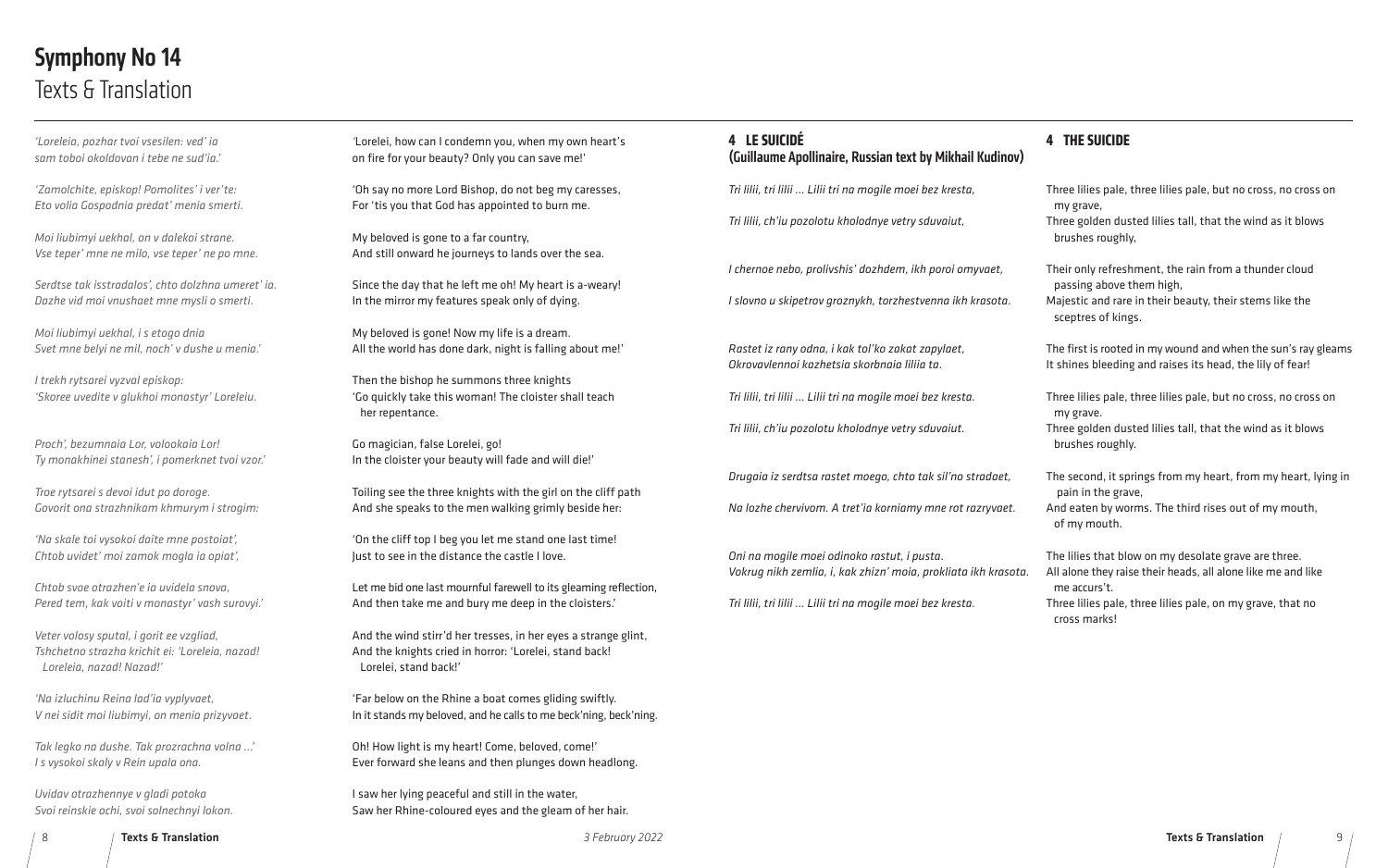### **5 WAITING I**

The one who's going to die, this evening in the trenches, Is just a little soldier, who spends all his day idly scanning from his turret, The night's trophies hanging, Yet for war's trophied honours he's no hunger. The one who's going to die, this evening in the trenches, That little soldier boy is my lover and my brother!

And since he's going to die, I'll treat him to my beauty. My pale breasts' milky glow shall shine with an opalescent light. The frozen lakes of my eyes shall melt and tremble, My thighs shall be a cavern for his ecstasy. For since he has to die, I'll treat him to my beauty. In incest and in death, twin gestures without price.

The lowing cows fill all the sunset with flutt'ring rose leaves. The blue birds' feather tips brush lightly over me. Now is the time for love, caresses that burn and madden. Now is the time for death and one long last farewell. The one who's going to perish as even roses perish Is just a little soldier, my brother and my love.

### **6 WAITING II**

Madame! Just a moment! Have you not lost something? That? Oh it's nothing. Just my heart, nothing much, Pick it up, just pick it up, would you? Thank you! I gave it away, and then took it back, It was there in the trenches, And now it's here, what a joke! What a joke! What a joke! Ha! Ha! Ha! Ha! Ha! Ha! What a joke! What a joke! All these love affairs cut short by death!

### **5 LES ATTENTIVES I** (Guillaume Apollinaire, Russian text by Mikhail Kudinov)

*V transhee on umret do nastuplen'ia nochi, Moi malen'kii soldat, chei utomlennyi vzgliad*

*Iz-za ukrytiia sledil vse dni podriad za slavoi. Za slavoi, chto vzletet' uzhe ne khochet. Segodnia on umret do nastuplenn'ia nochi, Moi malen'kii soldat, liubovnik moi i brat.*

*I vot poetomu khochu ia stat' krasivoi. Pust' iarkim fakelom grud' u menia gorit, Pust' opalit moi vzgliad zasnezhennye nivy, Pust' poiasom mogil moi budet stan obvit. V krovosmeshenii i v smerti stat' krasivoi Khochu ia dlia togo, kto dolzhen byt' ubit.*

*Zakat korovoiu revet, pylaiut rozy, I sinei ptitseiu moi zacharovan vzgliad. To probil chas liubvi, i chas likhoradki groznoi. To probil smerti chas, i net puti nazad. Segodnia on umret, kak umiraiut rozy, Moi malen'kii soldat, liubovnik moi i brat.*

### **6 LES ATTENTIVES II** (Guillaume Apollinaire, Russian text by Mikhail Kudinov)

*Madam, posmotrite! Poteriali vy chto-to… – Akh! Pustyaki! Eto serdtse moe. Skoree ego podberite. Zakhochu otdam. Zakhochu Zaberu ego snova, pover'te. I ia khokhochu, khokhochu, khokhochu, khokhochu, Kha, kha, kha, kha... I ia khokhochu, khokhochu Nad liubov'iu, chto skoshena smertiu.*

# Symphony No 14 Texts & Translation

### **7 À LA SANTÉ**  (Guillaume Apollinaire, Russian text by Mikhail Kudinov)

*Menia razdeli dogola, Kogda vveli v tiur'mu. Sud'boi srazhen iz-za ugla, Nizvergnut ya vo t'mu.*

*Proshchai, veselyi khorovod, Proshchai, devichii smiakh. Zdes' nado mnoi mogil'nyi svod, Zdes' umer ia dlia vsekh.*

*Net, ia ne tot, Sovsem ne tot, chto prezhde. Teper' ia arestant, I vot konets nadezhde.*

*V kakoi-to iame, kak medved', khozhu vpered nazad, A nebo! Luchshe ne smotret'. Ya nebu zdes' ne rad. V kakoi-to iame, kak medved', khozhu vpered, nazad.*

*Za chto ty pechal' mne etu prines? Skazhi, vsemogushchii Bozhe. O szhal'sia, szhal'sia! V glazakh moikh netu slez, Na masku litso pokhozhe.*

*Ty vidish', skol'ko neschastnykh serdets Pod svodom tiuremnym b'etsia! Sorvi zhe s menia ternovyi venets! Ne to on mne v mozg vop'etsia.*

*Den' konchilsia. Lampa nad golovoiu gorit, okruzhennaia t'moi.*

*Vse tikho. Nas v kamere tol'ko dvoe: Ia i rassudok moi.*

### **7 IN PRISON**

They stripped me naked.

- Before they put me in the prison cell,
	-
- A voice I never heard before
- cried 'William, where are you now?'

Farewell, farewell my little songsters! My pretty ones, farewell. See Lazarus entering the tomb, Not leaving it as once.

No, I am not I,

not what I was beforehand. No more a person now,

But just a number fifteen.

Each morning, like a bear I circle round and round a ditch, Go forward and backward, While the sky is blue, as a chain of steel. Forwards and backwards like a bear I circle round and round.

O God, what will my end be? You know my anguish, for you it was that sent it. Have pity, have pity. Have pity on my dry eyes, Pity, on my deathly pallor.

On all the wretched hearts that bed within these walls, Behind these unfeeling prison bars. Have mercy, O God, And save me from despair!

Oh! Let me not lose my reason! The night falls. Look! A lamp shines piercing the prison darkness with light. All's quiet now. In my cell I am no more alone. Lamp shine and reason's light!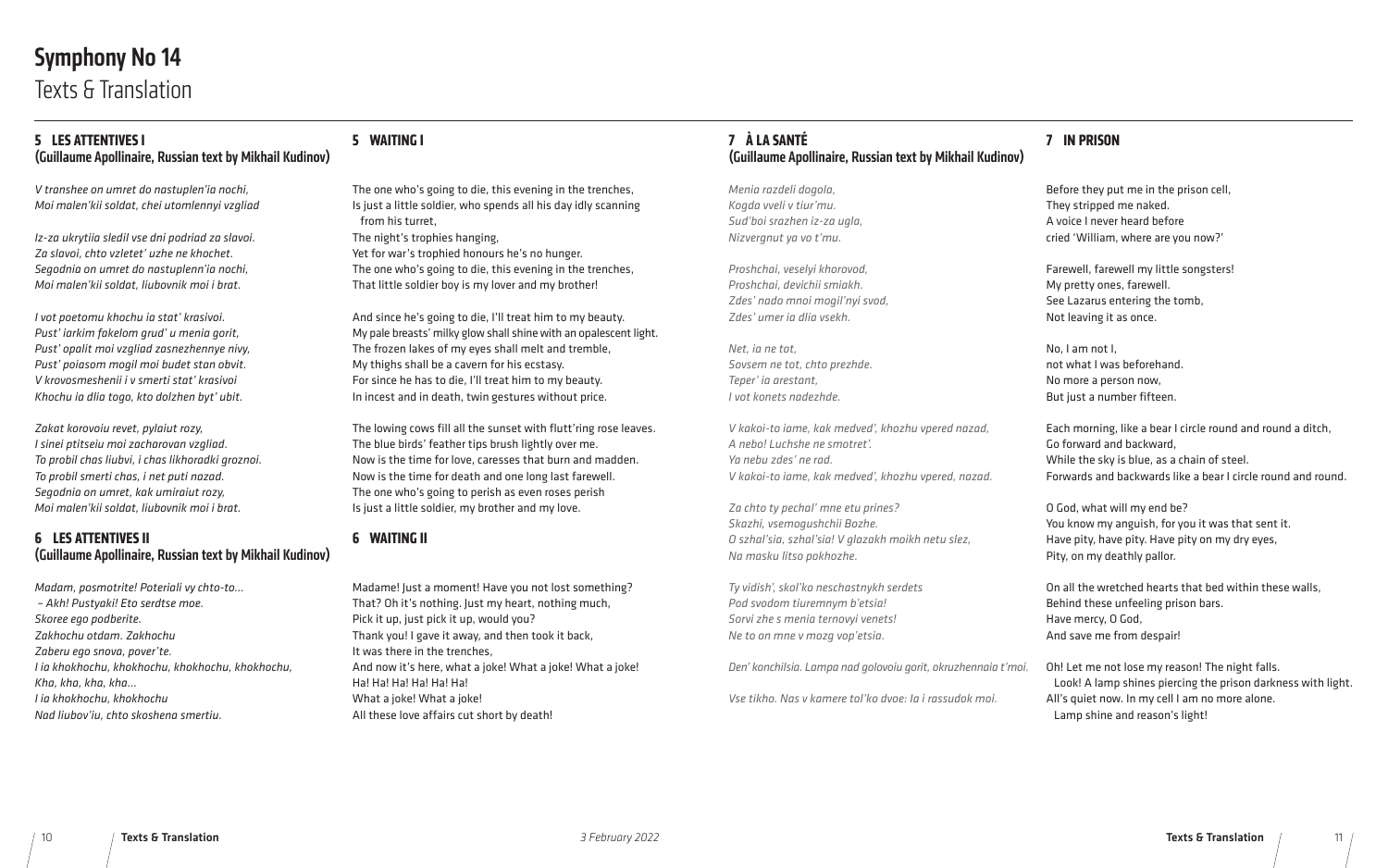### **10 DEATH OF THE POET**

He lies there dead, his upturn'd face is pale and seems averted on the rigid pillows, Since life and all its meaning parted from him. Torn and uprooted from his senses, Returning blankly to the year's indiff'rent web.

The friends who watched his life little knew how closely knit his being was with Nature; These valleys and these meadows, hills and streams, These were all his face, they formed his countenance.

And all this vast expanse still surging towards him, And seeking to possess him, this too was all him and see! His waxen mask now slowly fading, Is tender, open, like the inner core flesh of any fruit that slowly rots in the air.

### **11 CONCLUSION**

Almighty Death, His subjects we, While still we laugh,

Think we to stand at the zenith of life, There sounds within us Death's weeping voice!

### **10 DER TOD DES DICHTERS** (Rainer Maria Rilke, Russian text by Tamara Sil'man)

*Poet byl mertv. Litso ego, khrania vse tu zhe blednost', chto-to otvergalo, ono kogda to vse o mire znalo, no eto znan'e ugasalo. i vozvrashchalos' v ravnodush'e dnia.*

*Gde im poniat', kak dolog etot put'. O, mir i on, vse bylo tak edino: ozera i ushchel'ia, i ravnina ego litsa i sostavliali sut'.*

*Litso ego i bylo tem prostorom, chto tianetsia k nemu i tshchetno l'net, a eta maska robkaia umret, otkryto predostavlennaia vzoram, na tlen'e obrechennyi, nezhnyi plod.*

### **11 SCHLUßSTÜCK** (Rainer Maria Rilke, Russian text by Tamara Sil'man)

*Vsevlastna smert'. Ona na strazhe I v schast'ia chas. V mig vysshei zhizhni ona v nas strazhdet, Zhdet nas i zhazhdet I plachet v nas.*

# Texts & Translation Symphony No 14

### **8 ANSWER OF THE ZAPOROZHIAN COSSACKS TO THE SULTAN OF CONSTANTINOPLE**

Oh! A thousand times worse than Barabbas, And a dog among devils in hell! Beelzebub by your side seems a god! From your youth you have fed upon slime and filth! Your sabbaths we will not grace, never!!

Stinking fish spawn'd in Salonika! Vile labyrinth of dreams, without reason or sense. Bleeding eyeballs goug'd out of their sockets. Your mother bore you writhing in spasms of filth.

Stinking monster! Butcher of Podolia, Your only loves, scurf and purulent ulcers and scabs, You rump of a broodmare! Hogsnout! Sow's runt! Guard your treasure house to pay doctors who can cure all your leprous afflictions!

### **9 TO DELVIG**

O Delvig, Delvig! What's the reward of all our high endeavours here? What use our gifts, what consolation among this pack of knaves and fools?

The lush of Juvenal's fierce satire rain'd down shrewd blows on evil men. They blench'd with terror at his onslaught and the mighty tyrants trembled.

O Delvig, Delvig! What's persecution? Immortal fame regards alike all bold impassion'd thought and feeling, And all the songs that we have made our own.

And so our band of brothers proud, Free and joyful shall not wholly perish, United both in joy and sorrow, All lovers of the immortal Muse!

### **8 RÉPONSE DES COSAQUES ZAPOROGUES AU SULTAN DE CONSTANTINOPLE** (Guillaume Apollinaire, Russian text by Mikhail Kudinov)

*Ty prestupnei Varravy v sto raz. S Vel'zevulom zhivia po sosedstvu, V samykh merzkikh grekhakh ty pogriaz. Nechistotami vskormlennyi s detstva, znai: Svoi shabash ty spravish' bez nas.*

*Rak protukhshii Salonik otbrosy, Skvernyi son, chto nel'zia rasskazat', Okrivevshii, gniloi i beznosyi, ty rodilsia, kogda tvoia mat' izvivalas' v korchakh ponosa.*

*Zloi palach Podol'ia, vzgliani: Ves' ty v ranakh, iazvakh i strup'iakh. Zad kobyly, rylo svin'i, Pust' tebe vse snadob'ia skupiat, Chtob lechil ty bolyachki svoi!*

### **9 O DEL'VIG, DEL'VIG!** (Wilhelm Küchelbecker)

*O Del'vig, Del'vig! Chto nagrada I del vysokikh i stikhov? Talantu chto i gde otrada Sredi zlodeev i gluptsov?*

*V ruke surovoi Iuvenala Zlodeiam groznyi bich svistit I krasku gonit s ikh lanit. I vlast' tiranov zadrozhala.*

*O Del'vig, Del'vig! Chto gonen'ia? Bessmertie ravno udel I smelykh vdokhnovennykh de I sladostnogo pesnopen'ia.*

*Tak ne umret i nash soiuz, Svobodnyi, radostnyi i gordyi! I v schast'i i v neschast'i tverdyi, Soiuz liubimtsev vechnykh muz.*

*English translation by Martin Cooper Text © 1971 by Boosey & Hawkes Music Publishers Ltd Reproduced by kind permission of Boosey & Hawkes Music Publishers Ltd*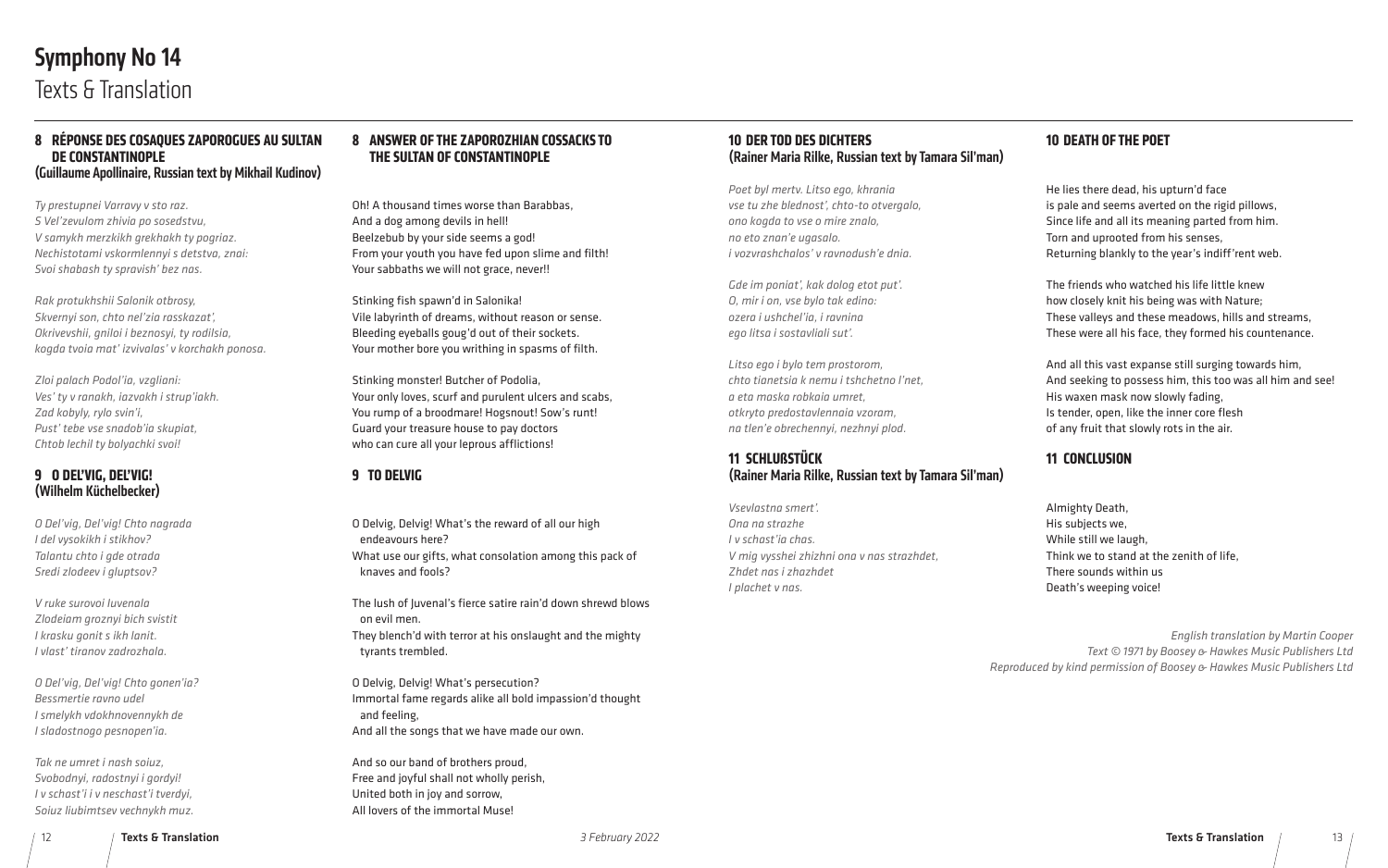Wen it came to noting down<br>the movement titles and sphirtcalls of the Sixth 'Pasteral' Symphon 'meanings' for his major works, the movement titles and specific birdcalls of the Sixth 'Pastoral' Symphony are about as explicit as Beethoven got.

Ludwig van Beethoven, the man who first realised universal expressive potentialities of the symphony in his Third 'Eroica' Symphony, and for whom extra-musical inspirations formed an important part of his creative thinking, was usually happy to let his music do the talking rather than noting down its 'meanings'. 'The listener should be able to discover the situations himself', he wrote on sketches for his Sixth Symphony. While we hear in the Third a sense of rebirth, and in his Fifth Symphony a journey from darkness to light, the composer left no actual clues to say he thought of them in that way. It is the music which communicates these things so strongly.

Compared to the above symphonies, Beethoven's Seventh is a little harder to pin down. The rhythms which dominate each one of its movements have given rise to one oft-quoted appraisal: composer Richard Wagner's description of it as 'the apotheosis of the dance'. But by the time it has ended, has the Seventh Symphony not expressed a purer and freer form of euphoria than might primarily be associated with dancing? The modern Beethoven scholar David Wyn Jones has suggested that in this symphony Beethoven set himself the challenge of moulding a 'continuous,

cumulative celebration of joy', which seems a more accurate assessment than Wagner's. Yet even then, how exactly does the melancholy second movement fit in?

# 1770 (Germany) to 1827 (Austria) Ludwig van Beethoven In Profile



udwig van Beethoven showed<br>early musical promise, yet reacted<br>against his father's attempts to<br>train him as a child prodigy. The<br>boy pianist attracted the support of the udwig van Beethoven showed early musical promise, yet reacted against his father's attempts to train him as a child prodigy. The Prince-Archbishop Maximilian Franz, who supported his studies with leading musicians at the Bonn court. With the decline of his alcoholic father, Ludwig became the family breadwinner as a court musician.

The perceptions of the Seventh's earliest audiences may well have been determined by the timing and circumstances of the premiere. It was first performed in December 1813 in the Hall of Vienna University in a charity concert organised to raise funds for the widows and orphans of wounded soldiers. Austria and her allies had recently scored a significant victory over Napoleonic forces at the Battle of Hanau, and the concert no doubt had a patriotic air; also on the programme was Beethoven's noisy battle-piece *Wellington's Victory*, and it would be no surprise if the jubilant Seventh was seen at first as another war celebration – the second movement could then even be a lament for the wounded. But the symphony had in fact been completed long before Hanau, in the spring of the previous year.

It starts with a massive slow introduction, the longest in any of Beethoven's symphonies. Its leisurely wind themes contain few hints of the energy soon to be unleashed, but there is a coiled-spring quality to the heavy accents and upward string scales which accompany them. When the main part of the first movement arrives, however, it is not with a rush but with a gentle slide into the principal theme, a lilting melody announced by the flute. This is also

- 1 Poco sostenuto Vivace
- 2 Allegretto
- 3 Presto
- 4 Allegro con brio





Programme note by Lindsay Kemp

# Ludwig van Beethoven Symphony No 7 in A major Op 92

### **IN BRIEF**

Born 1770, Bonn

Died 1827, Vienna

### Musical training

Private study with Christian Gottlob Neefe and Joseph Haydn

### Famous acquaintances Joseph Haydn,

Johann Wolfgang von Goethe, Archduke Rudolf of Austria

### Best known for

Nine symphonies, Piano Concertos Nos 4 and 5, the Violin Concerto, the late string quartets, the opera *Fidelio*, piano sonatas including the *Hammerklavier*

Composer profile by Andrew Stewart

Encouraged by his employer, the Prince-Archbishop, Beethoven travelled to Vienna to study with Joseph Haydn. The younger composer fell out with his renowned mentor when the latter discovered he was secretly taking lessons from several other teachers. Beethoven soon attracted support from some of the city's wealthiest arts patrons. His public performances in 1795 were well received, and he shrewdly negotiated a contract with Artaria & Co, the largest music publisher in Vienna.

From 1800 Beethoven began to complain bitterly of deafness. Despite this, other ailments, and an embittered legal case for the guardianship of his nephew, he continued to create many remarkable compositions, including symphonies, concertos, chamber music and the opera *Fidelio*. In his final years he produced masterpieces that include the *Missa solemnis*, Symphony No 9, and the late piano sonatas and string quartets.

It is thought that around 10,000 people followed his funeral procession on 29 March 1827. Certainly, his posthumous reputation developed to influence successive generations of composers and other artists, inspired both by the heroic aspects of Beethoven's character and his music's profound humanity.

where we meet the movement's defining rhythmic unit, a three-note figure (think of the rhythm of the word 'Amsterdam') which from these unassuming beginnings gathers the power to dominate.

The second movement is one of the most striking in all of Beethoven's symphonies, and one of the most immediately influential. It was encored at the first performance – a testament no doubt both to its extraordinary affecting power and its 'stand-out' quality within the symphony – and it did not take long for it to make its mark on other composers. Its insistent slow march soon found imitators. Austrian composer Franz Schubert in particular returned many times both to its mood and to its characteristic long-short-short rhythm.

With the third movement we return to the prevailingly joyful tenor of the work. The main sections are typically Beethovenian, a lithe and playful mix of light-footed passages and forte (loud) outbursts in the outer sections, and deceptive simplicity in the twice-heard contrasting episode, said to have been based on the melody of an Austrian pilgrim hymn.

In the finale the music reaches its peak of elation in an unstoppable swirl of ebullience and energy, driven along by off-beat accents and prodding repeated-note figures. For the listener there is really little choice here but to abandon oneself to the music's engulfing exuberance.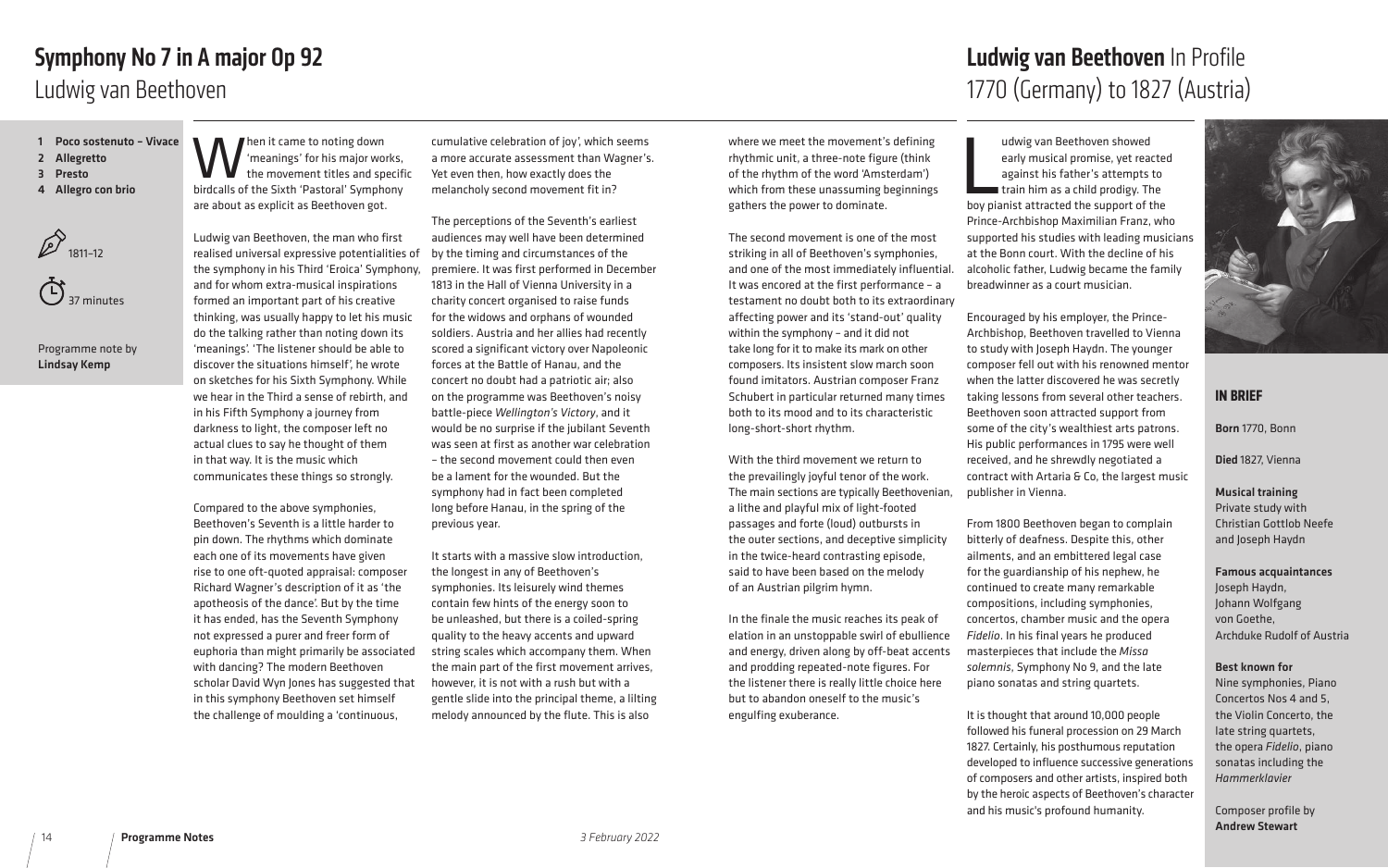Gianandrea Noseda is one of the world's<br>
most sought-after conductors, equally<br>
recognised for his artistry in the<br>
concert ball and onera bouse. He is Principal most sought-after conductors, equally recognised for his artistry in the concert hall and opera house. He is Principa Guest Conductor of the London Symphony Orchestra and Music Director of the Nation Symphony Orchestra.

Noseda became General Music Director of the Zurich Opera House in September 2021 and will lead multiple productions each season. The centrepiece of his tenure will b a new production of Wagner's *Der Ring des Nibelungen*, marking his first performances of Wagner's tetralogy. From 2007 to 2018, Noseda served as Music Director of the Teatro Regio Torino, where his leadership and his initiatives propelled the company's global reputation.

In 2019, Noseda and the National Symphor Orchestra, which makes its home at the Kennedy Center in Washington DC, earned rave reviews for their first concerts togethe at New York's Carnegie Hall and Lincoln Center. The 2019/20 season saw their artist partnership continue to flourish with the launch of a new recording label distributed by LSO Live.

Noseda has worked with the world's leading orchestras, opera houses and festivals including the Bavarian Radio Symphony Orchestra, Berlin Philharmonic, Cleveland Orchestra, Filarmonica della Scala, Metropolitan Opera, Munich Philharmonic, New York Philharmonic, Orchestre de Paris,

| ďs<br>lly<br>al<br>al | Orchestre National de France, Orchestra<br>dell'Accademia Nazionale di Santa<br>Cecilia, Philharmonia Zurich, Philadelphia<br>Orchestra, Rotterdam Philharmonic, Royal<br>Concertgebouw Orchestra, Royal Opera<br>House, Salzburg Festival, Tonhalle Orchestra<br>Zürich, Vienna Philharmonic, and Vienna<br>Symphony Orchestra.                       |
|-----------------------|--------------------------------------------------------------------------------------------------------------------------------------------------------------------------------------------------------------------------------------------------------------------------------------------------------------------------------------------------------|
| эe<br>s               | In addition to his recordings for LSO Live,<br>Noseda has an extensive discography of over<br>60 recordings for Chandos and Deutsche<br>Grammophon, among others. He has<br>championed the works of neglected Italian<br>composers through his Musica Italiana<br>recordings for Chandos. The most recent<br>recording in this series - Dallapiccola's |
| 5<br>٦y               | Il prigioniero with the Danish National<br>Symphony Orchestra - was named<br>Gramophone Magazine's August 2020<br>Recording of the Month.                                                                                                                                                                                                              |
| ۹ŕ<br>tic             | Noseda is closely involved with the next<br>generation of musicians through his work as<br>Music Director of the Tsinandali Festival and<br>Pan-Caucasian Youth Orchestra, as well as<br>with other youth orchestras, including the<br>European Union Youth Orchestra.                                                                                 |
|                       | A native of Milan, Noseda is a Commendatore<br>al Merito della Repubblica Italiana, marking<br>his contribution to the artistic life of Italy.<br>In 2015, he was Musical America's Conductor<br>of the Year, and was named the International                                                                                                          |

Opera Awards Conductor of the Year in 2016.

### **ON STAGE WITH THE LSO**

Sunday 6 & 13 February 7pm, Barbican

### **BEETHOVEN 'EMPEROR' & SHOSTAKOVICH 15**

Sunday 10 April 7pm, Barbican

**PROKOFIEV FIFTH SYMPHONY**

# LSO Principal Guest Conductor Gianandrea Noseda



### **2022 SEASON HIGHLIGHTS**

BEETHOVEN 'EMPEROR' PIANO CONCERTO plus Shostakovich Symphony No 15 with Gianandrea Noseda & Beatrice Rana *Sunday 6 & 13 February*

BARBARA HANNIGAN SINGS & CONDUCTS Copland, Offenbach & Weill plus Poulenc *La voix humaine Thursday 17; 24 February Half Six Fix Wednesday 23 February*

STRAVINSKY THE FIREBIRD plus Ravel, Dani Howard & Qigang Chen with Xian Zhang & Peter Moore *Sunday 24 April*

WEILL THE SEVEN DEADLY SINS with Sir Simon Rattle, Magdalena Kožená, Andrew Staples, Alessandro Fisher, Ross Ramgobin & Florian Boesch *Thursday 28 April Half Six Fix Wednesday 27 April*

lso.co.uk/january-july2022

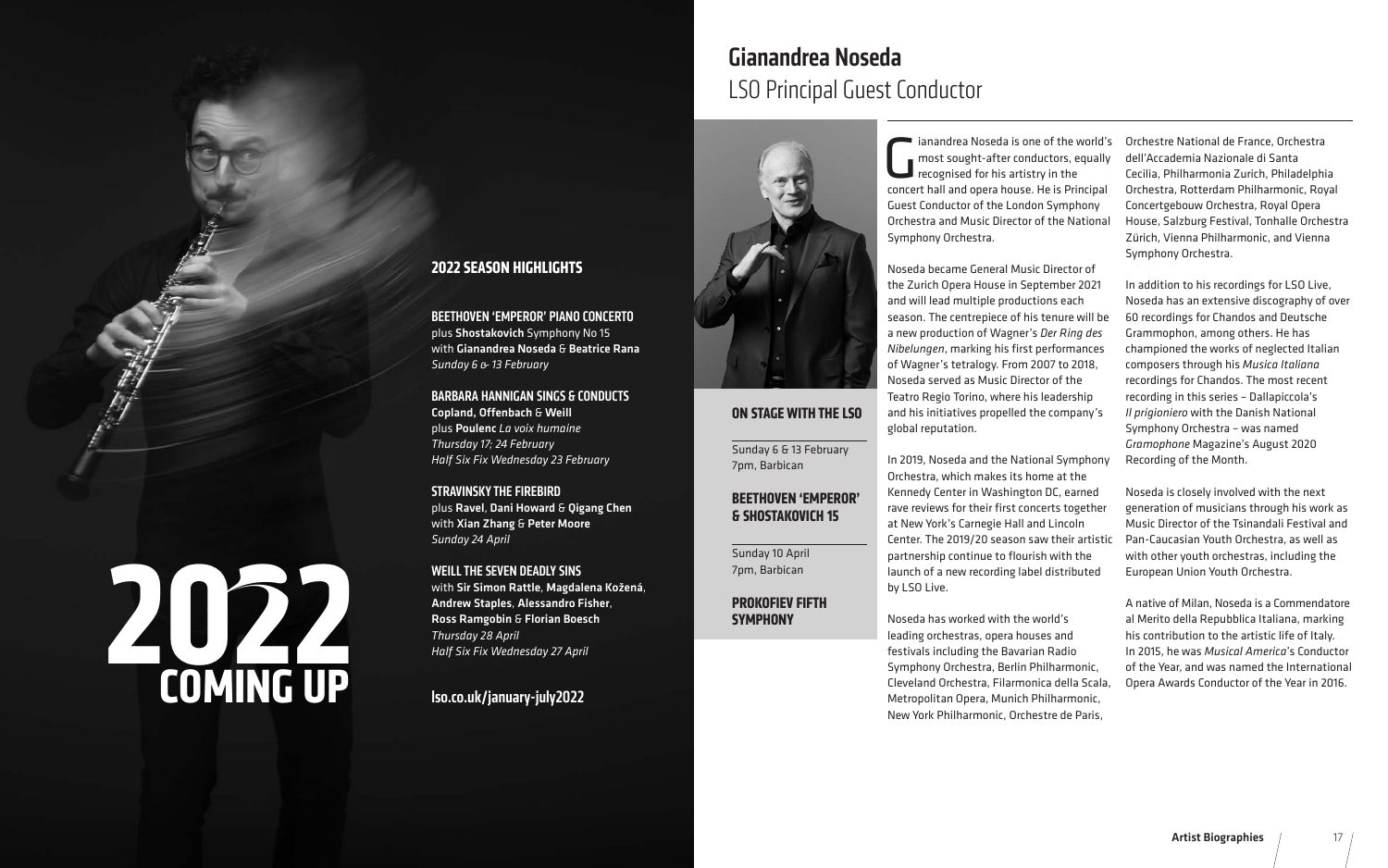raised for the depth and richness of his voice, Vitalij Kowaljow has established himself in recent years as one of the leading basses in the opera scene. Among his more than 40 performed roles are Filippo II in *Don Carlo*, Fiesco in *Simon Boccanegra*, Zaccaria in *Nabucco*, Banco in *Macbeth*, Ramphis in *Aida*, Barbarossa in *La battaglia di Legnano*, Procida in *I vespri siciliani*, Padre Guardiano in *La forza del destino*, Walter in *Luisa Miller* and the title-role in *Attila*  (all by Verdi). Moreover, he has appeared as Wotan and Der Wanderer in Wagner's *Ring* Cycle, Sarastro in Mozart's *The Magic Flute*, and Russian language roles as Prince Igor (Borodin), Pimen in Mussorgsky's *Boris Godunov* and Prince Gremin in Tchaikovsky's *Eugene Onegin*. Kowaljow was introduced to the US by the Opera Orchestra of New York as Baldassare in Donizetti's *La favorite* and has sung since then at Metropolitan Opera, San Francisco, Washington Opera, Los Angeles, Chicago and Philadelphia Opera Companies. He has collaborated with various European companies including the Royal Opera House in London, Paris Opera, Bayerische Staatsoper in Munich, Wiener Staatsoper, Teatro alla Scala, Arena di Verona and Semperoper Dresden. He made the news when he stepped in with ten days' notice at the Bastille Opera in Paris for an ailing colleague, singing Procida in the new In 2010 he debuted to great acclaim in the roles of Wotan and Der Wanderer in the Los Angeles Opera's new production of Wagner's *Ring* Cycle, conducted by James Conlon and staged by Achim Freyer. The success of his performance led to an invitation from Daniel Barenboim to reprise the role in *The Valkyrie* for the season opening at La Scala in 2011. Recent highlights include *The Valkyrie* at the Easter Festival Salzburg under Christian Thielemann; Wagner's *Der Ring des Nibelungen* at Mariinsky Theatre St Petersburg, conducted by Valery Gergiev; Verdi's *La forza del destino* at Liceu Barcelona, *Nabucco* at La Scala, Arena di Verona, Bayerische Staatsoper Munich, Deutsche Oper Berlin and at the Royal Opera House London; *Simon Boccanegra* at Bayerische Staatsoper, San Francisco Opera, Konzerthaus Wien, in Monte-Carlo and at Théâtre des Champs-Elysées in Paris; Tchaikovsky's *Iolanta* with Anna Netrebko and Piotr Beczala in Slovenia, Germany, Netherlands, France and Austria; Donizetti's *Lucrezia Borgia* in San Francisco; Bellini's *I puritani* at Wiener Staatsoper, Gounod's *Romeo and Juliet* at the Royal Opera House London and at Los Angeles Opera; *Aida* at Arena di Verona and Royal Opera House London; *Macbeth* in Washington, in Turin conducted by Gianandrea Noseda and at Liceu Barcelona.

Ussian soprano Elena Stikhina has<br>
made spectacular debuts in recent<br>
seasons at the Paris Opera (as Taty<br>
in Tchaikovsky's Eugene Opegin) and at the made spectacular debuts in recent seasons at the Paris Opera (as Tatyana in Tchaikovsky's *Eugene Onegin*) and at the Metropolitan Opera, New York (as the title role in Puccini's *Suor Angelica*), and has gone on to sing for many leading companies worldwide. Since the 2017/18 season she has triumphed at the Bayerische Staatsoper, Berlin Staatsoper, Dresden Semperoper, Baden-Baden Festspielhaus, and in concerts at the Concertgebouw in Amsterdam, with the Munich Philharmonic and at the Paris Philharmonie.

production of the original and seldom performed French version of Verdi's *Les vêpres siciliennes* under James Conlon. Kowaljow's recordings include Puccini's *La bohème* (Deutsche Grammophon 2008), Leoncavallo's *I Medici* (DG 2010) and *Don* 

*Giovanni* (DG 2012). He also stars as Colline in a feature film release of *La bohème*, directed by Oscar- and Emmy-nominated director Robert Dornhelm.

In summer 2019 Elena Stikhina made her UK debut at the BBC Proms singing Tatyana's 'Letter Scene' from *Eugene Onegin*. Earlier in the 2018/19 season she made her Dutch Opera debut as Cio-Cio-San in Puccini's *Madame Butterfly*; sang the title role in Puccini's *Tosca* and Leonora in Verdi's *Il trovatore* in Berlin and Dresden; and performed Senta in Wagner's *The Flying Dutchman* in Baden-Baden. In summer 2019 she returned to Paris Opera to sing Leonora in Verdi's *La forza del destino*, and Tosca.

Elena Stikhina's engagements in the 2019/20 season included Yaroslavna in a new production of Borodin's *Prince Igor* for Paris Opera, her debut in Geneva as the title role in Verdi's *Aida*, a return to Boston Lyric Opera as the title role in Bellini's *Norma* and

a solo recital at the Zaryade Hall, Moscow. In 2020 and 2021 she was also scheduled to sing Mimì in Puccini's *La bohème* and the title role in Cilea's *Adriana Lecouvreur* for Paris Opera; Aida for the Royal Opera and in Amsterdam; and Tatyana for Bayerische Staatsoper. These engagements were cancelled due to the pandemic.

In 2021, Elena Stikhina opened the centenary festival in Salzburg singing the soprano solo in Britten's *War Requiem*. Other recent engagements include a live broadcast as Renata in the Mariinsky Theatre's famous production of Prokofiev's *The Fiery Angel*, her debut at the Royal Opera House as Tosca and her debut at La Scala, Milan, in a live broadcast as the title role in Strauss' *Salome*. Future plans include returns to the Royal Opera House, the Metropolitan Opera, the Berlin Staatsoper and Salzburg Festival.

Elena Stikhina studied at the New Primorsky Stage of the Mariinsky Theatre in Vladivostock, and at the Moscow State Conservatory, from where she graduated in 2012. She came to international fame when she won first prize at the Competizione dell'Opera Linz in 2014, and in 2016 when she won the Audience and Culturarte Prizes at Plácido Domingo's Operalia Competition. She continues to appear as a guest soloist at St Petersburg's Mariinsky Theatre.



# bass Vitalij Kowaljow



### soprano

# Elena Stikhina